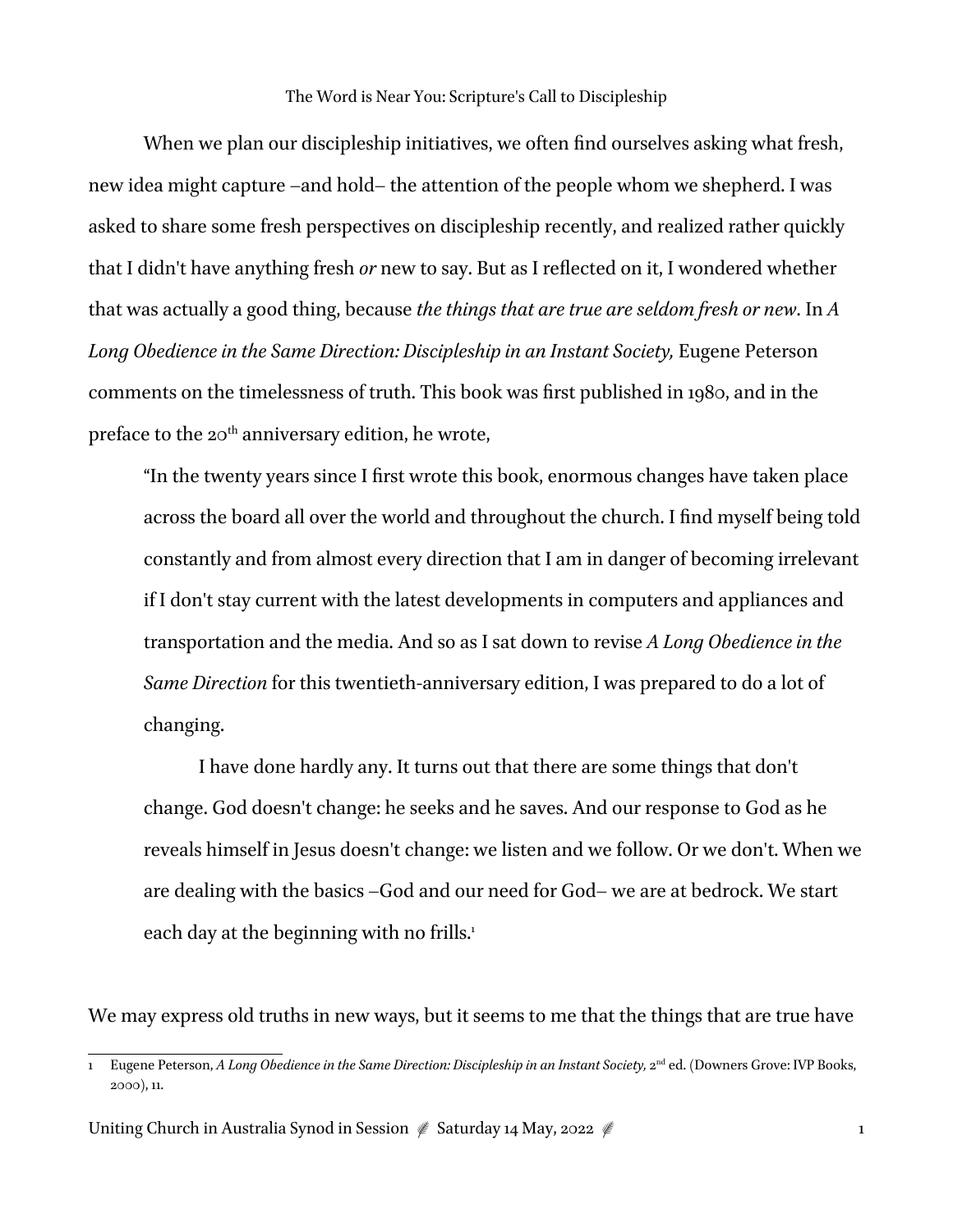always been (and will always be) so. What I will share in this series of blog posts may not be anything you haven't heard before, but in revisiting old truths, we may well find new inspiration to walk in the way of Jesus.

## **Let's start with the basics. What** *is* **discipleship?**

I cannot think of a passage in which Jesus is asked to define discipleship, but there are instances in which Jesus is asked what the most important commandment is, or alternately, what one must do to inherit eternal life.<sup>2</sup> For example, in Luke 10,

Matt 22:37 – ὁ δὲ ἔφη αὐτῷ· ἀγαπήσεις κύριον τὸν θεόν σου ἐν ὅλῃ τῇ καρδία σου καὶ ἐν ὅλῃ τj ψυχῇ σου καὶ ἐν ὅλῃ τῇ διανοίᾳ σου.

Luke 10:25-29 – "On one occasion an expert in the law stood up to test Jesus. 'Teacher,' he asked, 'what must I do to inherit eternal life?' 'What is written in the Law?' replied. 'How do you read it?' He answered: 'Love the Lord your God with all your heart and with all your soul and with all your strength and with all your mind', and 'Love your neighbour as yourself.' 'You have answered correctly,' Jesus replied. 'Do this and you will live.' *But he wanted to justify himself*, so he asked Jesus, 'And who is my neighbour?'"

Luke 10:27 – ὁ δὲ ἀποκριθεὶς εἶπεν· ἀγαπήσεις κύριον τὸν θεόν σου ἐξ ὅλης τῆς καρδίας σου καὶ ἐν ὅλῃ τῇ ψυχῇ σου καὶ ἐν ὅλῃ τῇ ἰσχύϊ σου καὶ ἐν ὅλῃ τῇ διανοίᾳ σου, καὶ τὸν πλησίον σου ὡς σεαυτόν.

Leviticus 19:18 – "Do not seek revenge or bear a grudge against one of your people, but love your neighbour as yourself. I am the LORD." אֲנִי יְהוָה׃ «ταὶ οὐκ ἐκδικᾶταί σου ἡ χείρ, καὶ (אֲ יִהוָה "עַמֶּ לְרֵעֵךְ כָּמוֹךָ אֲנִי יְהוַה οὐ µηνιεῖς τοῖς υἱοῖς τοῦ λαοῦ σου καὶ ἀγαπήσεις τὸν πλησίον σου ὡς σεαυτόν· ἐγώ εἰµι κύριος.

Deuteronomy 6:4-5 – "Hear, O Israel: The LORD our God, the LORD is one. Love the LORD with all your heart and with all your soul and with all your strength."

ְשְׁמֵע יִשְׂרָאֵל יְהוָה אֱלֹהֶינוּ יְהוָה אֶחָד: וְאֶהֶבְתָּ אֶת יְהוָה אֱלֹהֵיךָ בְּכָל־לָבָבְךָ וּבְכָל־נַפְשָׁךָ וּבְכָל־מְאֹדֶךָ:

LXX: Ἄκουε, Ισραηλ· κύριος ὁ θεὸς ἡµῶν κύριος εἷς ἐστιν· <sup>5</sup> καὶ ἀγαπήσεις κύριον τὸν θεόν σου ἐξ ὅλης τῆς καρδίας σου καὶ ἐξ ὅλης τῆς ψυχῆς σου καὶ ἐξ ὅλης τῆς δυνάµεώς σου.

Uniting Church in Australia Synod in Session ≰ Saturday 14 May, 2022 ≰

<sup>2</sup> Mark 12:28-31 – "One of the teachers of the law came and heard them debating. Noticing that Jesus had given them a good answer, he asked him, **'Of all the commandments, which is the most important?'** 'The most important one,' answered Jesus, 'is this: "Hear, O Israel, the Lord our God, the Lord is one. Love the Lord your God with all your heart and with all your soul and with all your mind and with all your strength." The second is this: "Love your neighbour as yourself." There is no commandment greater than these.'"

Mark 12:28 Καὶ προσελθὼν εἷς τῶν γραµµατέων, ἀκούσας αὐτῶν συνζητούντων, ἰδὼν ὅτι καλῶς ἀπεκρίθη αὐτοῖς, ἐπηρώτησεν αὐτόν· ποία ἐστὶν ἐντολὴ πρώτη πάντων; 29 ἀπεκρίθη ὁ Ἰησοῦς ὅτι πρώτη ἐστίν· ἄκουε Ἰσραήλ, κύριος ὁ θεὸς ἡµῶν κύριος εἷς ἐστίν, 30 καὶ ἀγαπήσεις κύριον τὸν θεόν σου ἐξ ὅλης τῆς καρδίας σου καὶ ἐξ ὅλης τῆς ψυχῆς σου καὶ ἐξ ὅλης τῆς διανοίας σου καὶ ἐξ ὅλης τῆς ἰσχύος σου. 31 δευτέρα αὕτη· ἀγαπήσεις τὸν πλησίον σου ὡς σεαυτόν. µείζων τούτων ἄλλη ἐντολὴ οὐκ ἔστιν.

Matthew 22:35-40 – "One of them, an expert in the law, tested him with this question: 'Teacher, **what is the greatest commandment in the Law**?' Jesus replied, 'Love the Lord your God with all your heart and with all your soul and with all your mind.' This is the first and greatest commandment. And the second is like it: 'Love your neighbour as yourself.' All the Law and Prophets hang on these two commandments."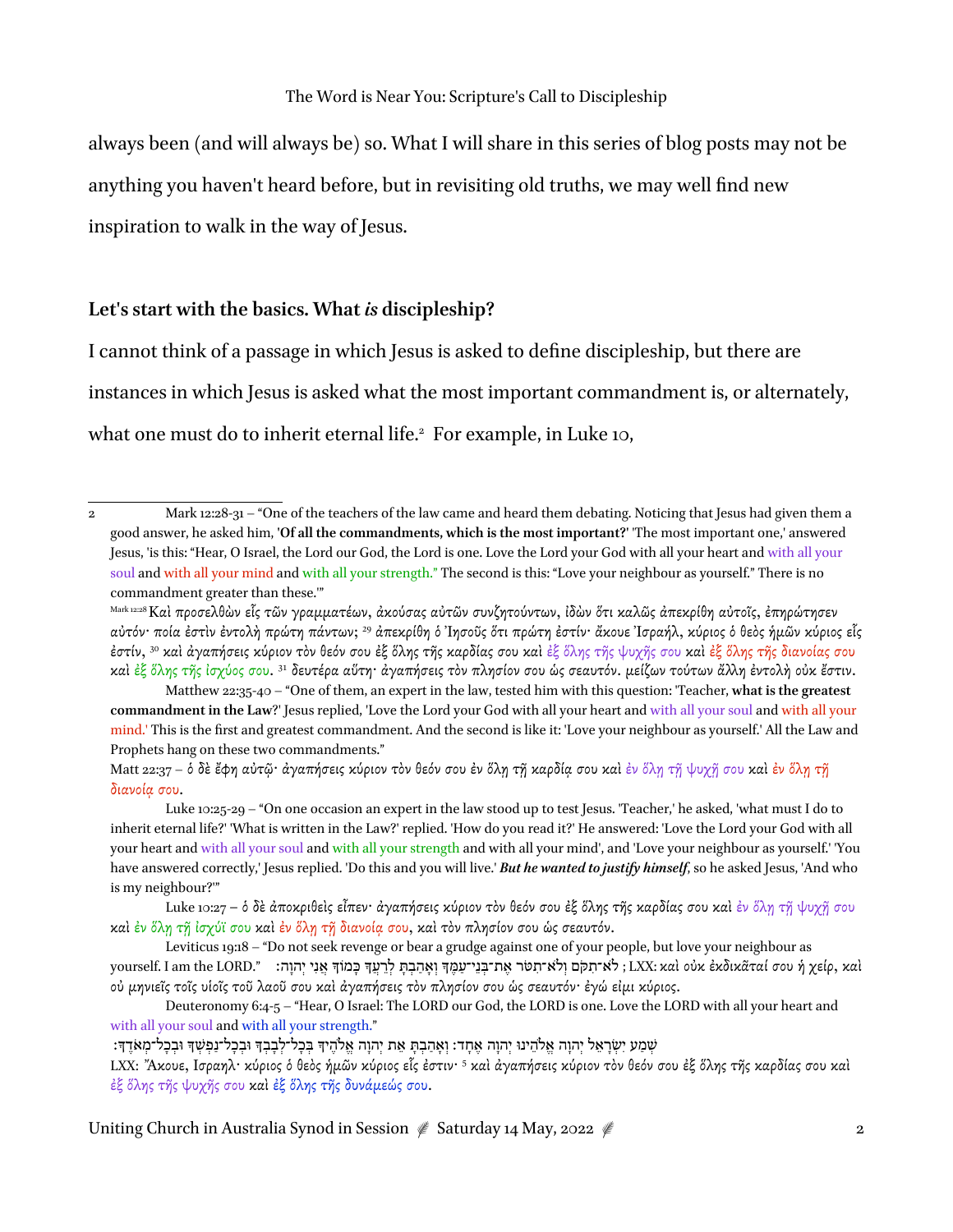<sup>25</sup> An expert in the law stood up to test Jesus. "Teacher," he asked, "what must I do to inherit eternal life?"

<sup>26</sup> "What is written in the Law?" he replied. "How do you read it?" <sup>27</sup> He answered: "Love the Lord your God with all your heart and with all your soul and with all your strength and with all your mind", and "Love your neighbour as yourself."

<sup>28</sup> "You have answered correctly," Jesus replied. "Do this and you will live."

In this interesting little exchange, a Bible teacher<sup>3</sup> correctly identifies the weightiest matters in the scriptures,4 the commands closest to God's heart: love God, and love your neighbour. These commands come from Deuteronomy 6 and Leviticus 19 – books often regarded as irrelevant to us today. But I am suggesting that *the things that are true are seldom fresh or new;* Jesus did not come to write new scriptures, but to fulfill old ones; Jesus has shown us what it means to live a life fully aligned with the revealed words of God. And so in Luke 10, Jesus discusses Deuteronomy and Leviticus –his scriptures and ours– with this Bible teacher.

Most translations render Deuteronomy 6:5 as "Love the LORD with all your heart and *with all your soul* and with all your strength", and that is ok as long as we understand what the Hebrew word *nefesh* and its Greek counterpart *psyche,* the words represented by the English word *soul,* mean in these passages.

In the Old Testament, *nefesh* refers to all of our embodied existence. We tend to think

<sup>3</sup> I want something other than "expert in the law", because "expert in the law" conjures for contemporary people lawyers, not Bible teachers. I'd use "pastor", but that's too anachronistic. I'd use "rabbi", but I think it creates too much distance. I want the audience to see themselves in the teacher, because as leaders in the church, they ought to identify with him (even if they have nowhere near his grasp of the scriptures) rather than with Jesus, which is who I think a lot of Christians tend to identify with when reading exchanges between Jesus and Jewish leaders.

<sup>4</sup> Matthew 23:23 (cf Luke 11:42, Mark 12:33: "To love him with all your heart, with all your understanding and with all your strength, and to love your neighbour as yourself *is more important than* all burnt offerings and sacrifices").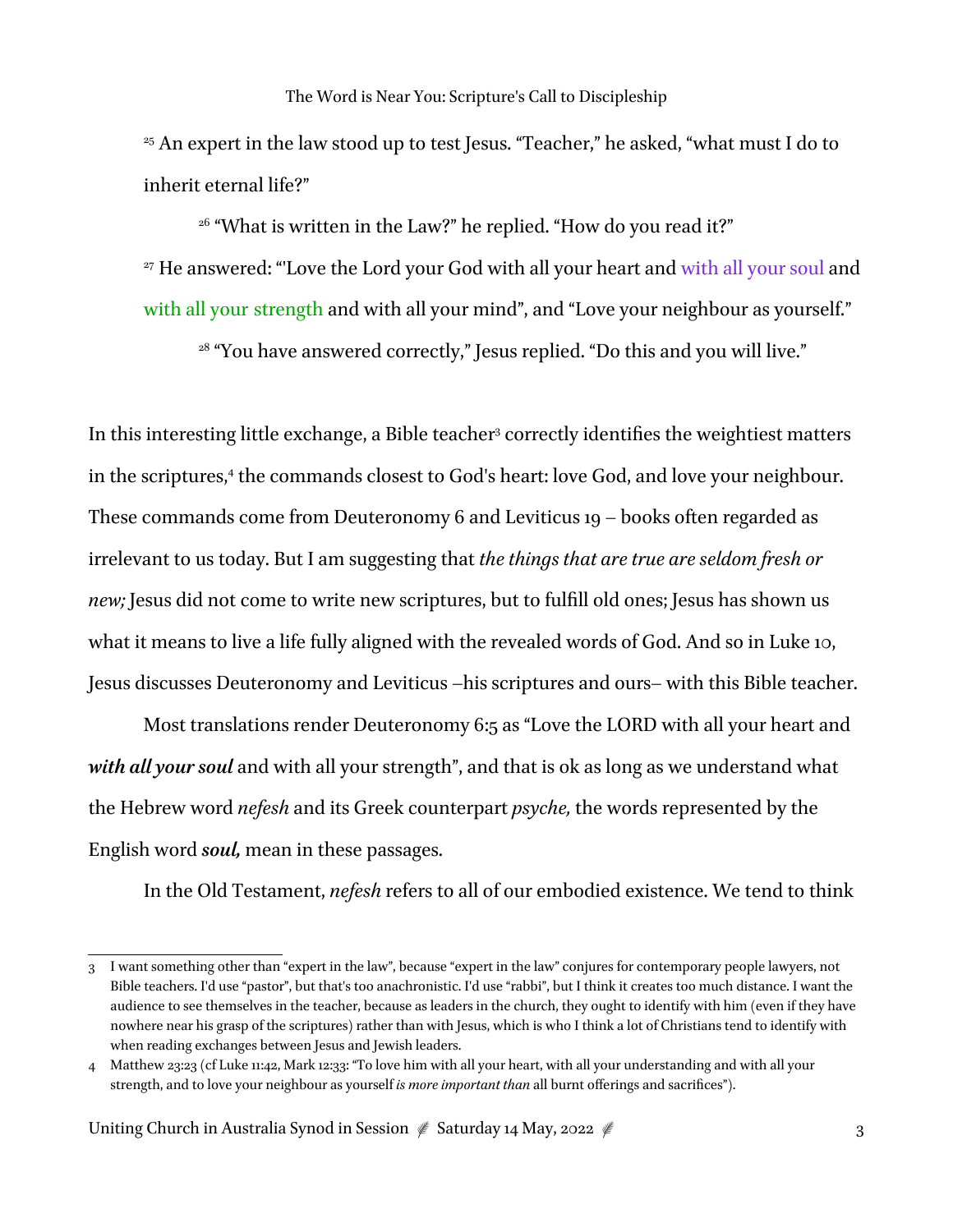of human beings as consisting of body and soul, but this is not how the Old Testament writers thought of it. There *is* no word in biblical Hebrew that corresponds to our concept of "body."5 The word that most closely corresponds to our notion of "body" is ה ָגּוּפ, which occurs only in 1 Chronicles 10:12 and refers to corpses.

A living person is a *nefesh.* A human being consists of, in the words of Rabbi Lord Jonathan Sacks, the dust of the earth and the breath of God.<sup>6</sup> At the end of our lives, the breath of God returns to God and what is left is a corpse, a *gufâ*. There is no "body" in BH thought; there is the *nefesh,* the living person –dust of the earth enlivened by the breath of God– and there are corpses. Those are the Old Testament categories.

And so, when we are called to love the LORD with all our heart, all our *nefesh,* and all our strength, what we are being called to is to love the LORD with our entire life, our whole embodied existence.7 We must love the LORD in every aspect of life; *discipleship encompasses all of who we are*. No aspect of our existence should be untouched by the process of discipleship. Discipleship is a process by which all of our lives become more fully aligned

<sup>5</sup> The BH word that most closely corresponds to our notion of "body" is ה ָגּוּפ, which is sparsely attested (occurring only in 1 Chr 10:12) and refers to corpses. A living person is a *nefesh;* once animating breath of God returns to God, what is left is a *gufâ*. My thanks to W. U. Haase for bringing this text to my attention.

<sup>&</sup>quot;Early Hebrew apparently had no term to designate the body as a whole in our sense of the word. It preferred to speak of various parts and organs individually. The nearest term to 'body' is בשׂר,' flesh,' which is used 127 times indicating the flesh of animals and men. But this word also has other meanings, such as kinship and as a metonym for man, or for all living beings, as over against God. The late Aramaic of Dan. 3:27; 4:30; 5:21 introduces the word גשׁם for 'body'; and 7:15 uses נדנה. But none of these Semitic words acquired any important theological meanings" (S. V. McCasland, "Body" in *IDB* [Nashville: Abingdon Press, 1962], 451.)

<sup>6</sup> Rabbi Sacks, "Happiness in the Jewish Perspective," in a lecture at the Center for the Study of Law and Religion at Emory University, https://youtu.be/2S\_rqcJnvpE.

<sup>7</sup> Greek ψυχή seems to be operating in a similar manner. "In ancient Gk. lit. the ψυχή is conceived as being combined with the body. When it leaves the body, the body loses its life ... Then by metonymy the soul can simply stand for life ... In addition, since the term can refer to the inward part of a person, by metonymy it can mean 'person'" (*NIDNTTE* Vol 4, 726). More importantly, "Often in the NT ψυχή denotes life itself, as in Jesus' well-known statement that 'those who want to save their life will lose it, and those who lose their life for my sake will find it' (Matt 16:25 NRSV par.; cf. John 12:25). The significance of these words becomes clear from the example of Jesus himself and his death and resurrection: true life is ever only won through sacrifice" (*NIDNTTE* Vol 4, 729-730).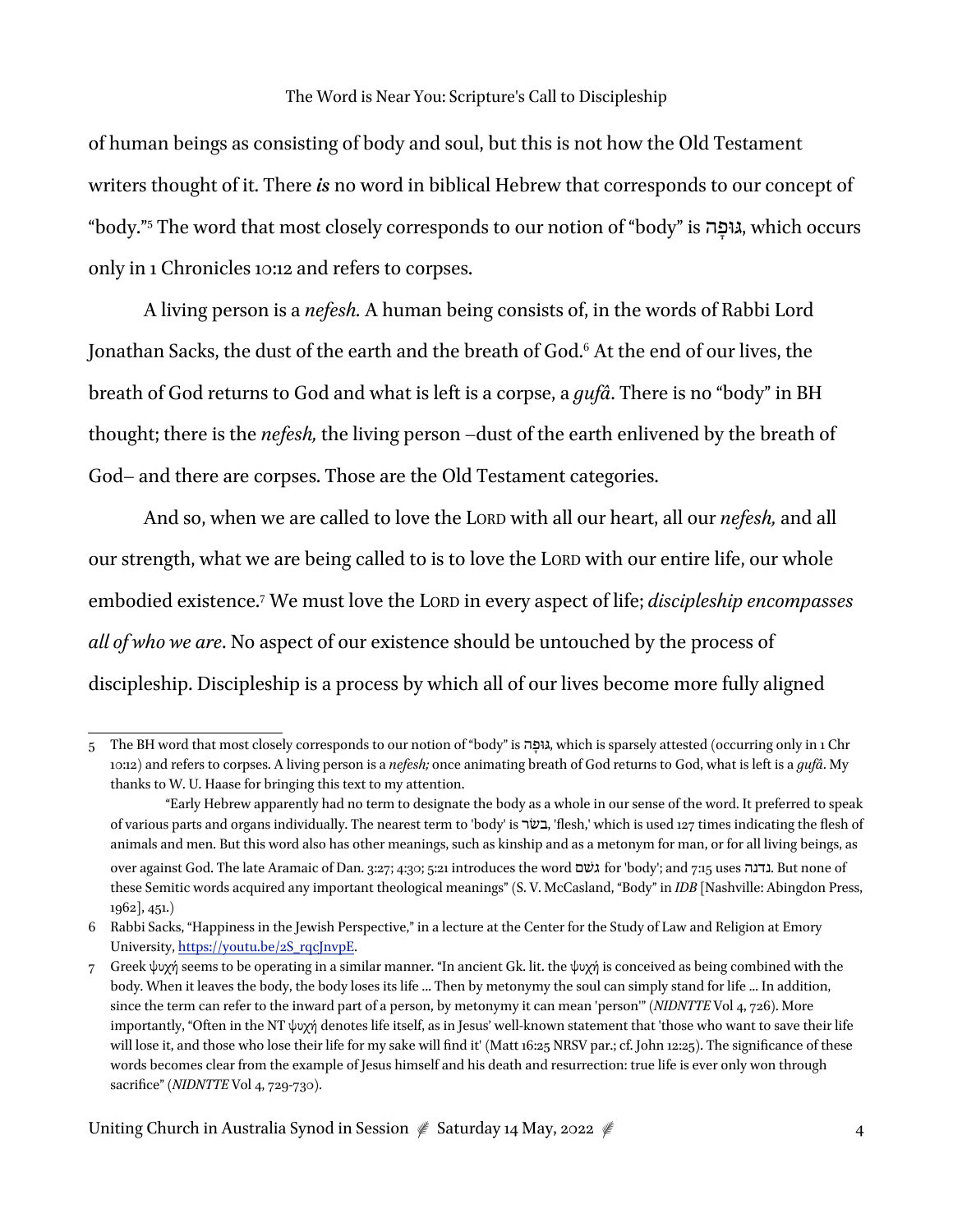with the purposes of God; discipleship is the means by which Jesus becomes Lord of all we are.

### **What does discipleship have to do with the Great Commission?**

Discipleship is a process by which our whole life becomes more fully aligned with the purposes of God, but this is not a solo activity. Discipleship takes place in community. We spread the good news of Jesus Christ with the idea that when someone receives the gospel, they join a living body where the process of discipleship is ongoing. In Matthew 28:19-20 Jesus commands the eleven,

"Go and make disciples of all nations, baptizing them into the name of the Father and of the Son and of the Holy Spirit, and teaching them to obey everything I have commanded you."8

All of those commands – go, make disciples, baptize, teach – are plural. We are not lone evangelists, singlehandedly going out and winning souls for Christ. No, we are disciples in community. The way we love one another bears witness to Christ, and through us, God draws people to himself.9

There is nothing new or innovative about this, but *the things that are true are seldom fresh or new.* From Genesis to Revelation, God reveals God's-self through community – through the nation of Israel and through the Church, building a holy priesthood as we

<sup>8</sup> Matt 28:19-20 πορευθέντες µαθητεύσατε πάντα τὰ ἔθνη, βαπτίζοντες αὐτοὺς εἰς τὸὄνοµα τοῦ πατρὸς καὶ τοῦ υἱοῦ καὶ τοῦ ἁγίου πνεύµατος, **<sup>20</sup>** διδάσκοντες αὐτοὺς τηρεῖν πάντα ὅσα ἐνετειλάµην ὑµῖν. καὶ ἰδοὺ ἐγὼ µεθ' ὑµῶν εἰµι πάσας τὰς ἡµέρας ἕως τῆς συντελείας τοῦ αἰῶνος.

<sup>9</sup> "A new command I give you: Love one another. As I have loved you, so you must love one another. By this all men will know that you are my disciples , if you love one another" (John 13:34-35).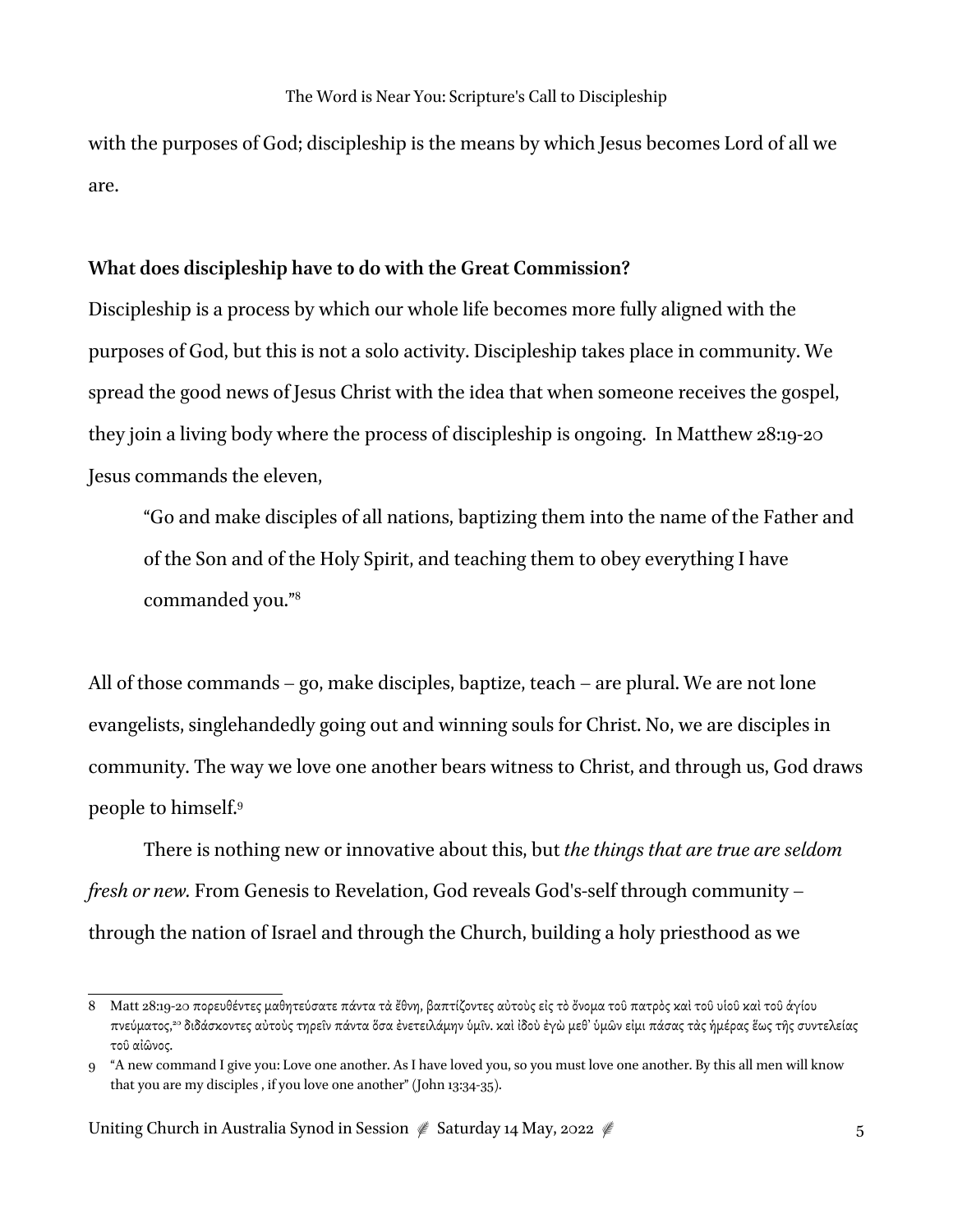baptize in the name of the Father, Son, and Holy Spirit, and as we (in the words of Jesus) *teach* one another how to *obey everything* he has commanded us.10

# **Question: You make it sound simple, but what does discipleship look like in the world today?**

Well, I do think that discipleship is more straightforward than we think, and boils down to some basic elements: devoting ourselves to understanding the scriptures and living by them, sharing everything in common, meeting together for prayer and table fellowship, and service.<sup>11</sup> These are the means by which all of our lives become more fully aligned with the purposes of God; these are the means by which we are conformed to the image of Christ.

There are those who liken the Church in the West and in Australia in particular to Israel in exile. If the Church is in exile, we need to understand **why**. Thankfully, we have scriptures for that. In Deuteronomy 30, Moses foretells a time in which the people of God will

<sup>10</sup> On Israel and the church being a holy priesthood and holy nation, see Exodus 19:6, 1 Peter 2:9.

In his final moments with his friends, Jesus repeatedly calls on his disciples to express their love for him *by obeying his commands*: John 14:15, 21, 23, 24; 15:10, 12, 14.

<sup>&</sup>quot;Let the peace of Christ rule in your hearts, since as members of one body you were called to peace. And be thankful. Let the word of Christ dwell in you richly *as you teach one another with all wisdom,* and as you sing psalms, hymns and spiritual songs with gratitude in your hearts to God. And whatever you do, whether in word or deed, do it all in the name of the Lord Jesus, giving thanks to God the Father through him" (Colossians 3:15-17).

<sup>11</sup> "*They devoted themselves to the apostles' teaching, and to the fellowship, to the breaking of bread and to prayer*. Everyone was filled with awe, and many wonders and miraculous signs were done by the apostles. *All the believers were together and had everything in common*. Selling their possessions and goods, *they gave to anyone who had need*. Every day they continued to meet together in the temple courts. They broke bread in their homes and ate together with glad and sincere hearts, praising God and enjoying the favour of all the people. And the Lord added to their number daily those who were being saved" (Acts 2:42-47).

<sup>&</sup>quot;Let us hold unswervingly to the hope we profess, for he who promised is faithful. And let us consider how we may *spur one another on toward love and good deeds. Let us not give up meeting together,* as some are in the habit of doing, *but let us encourage one another –* and all the more as you see the Day approaching" (Hebrews 10:23-25).

<sup>&</sup>quot;For those God foreknew he also predestined *to be conformed to the likeness of his Son,* that he might be the firstborn among many brothers" (Romans 8:29); "Do not conform any longer to the pattern of this world, *but be transformed by the renewing of your mind*" (Romans 12:2); "We, who with unveiled faces all reflect the Lord's glory, *are being transformed into his likeness* with ever-increasing glory, which comes from the Lord, who is the Spirit" (2 Cor 3:18).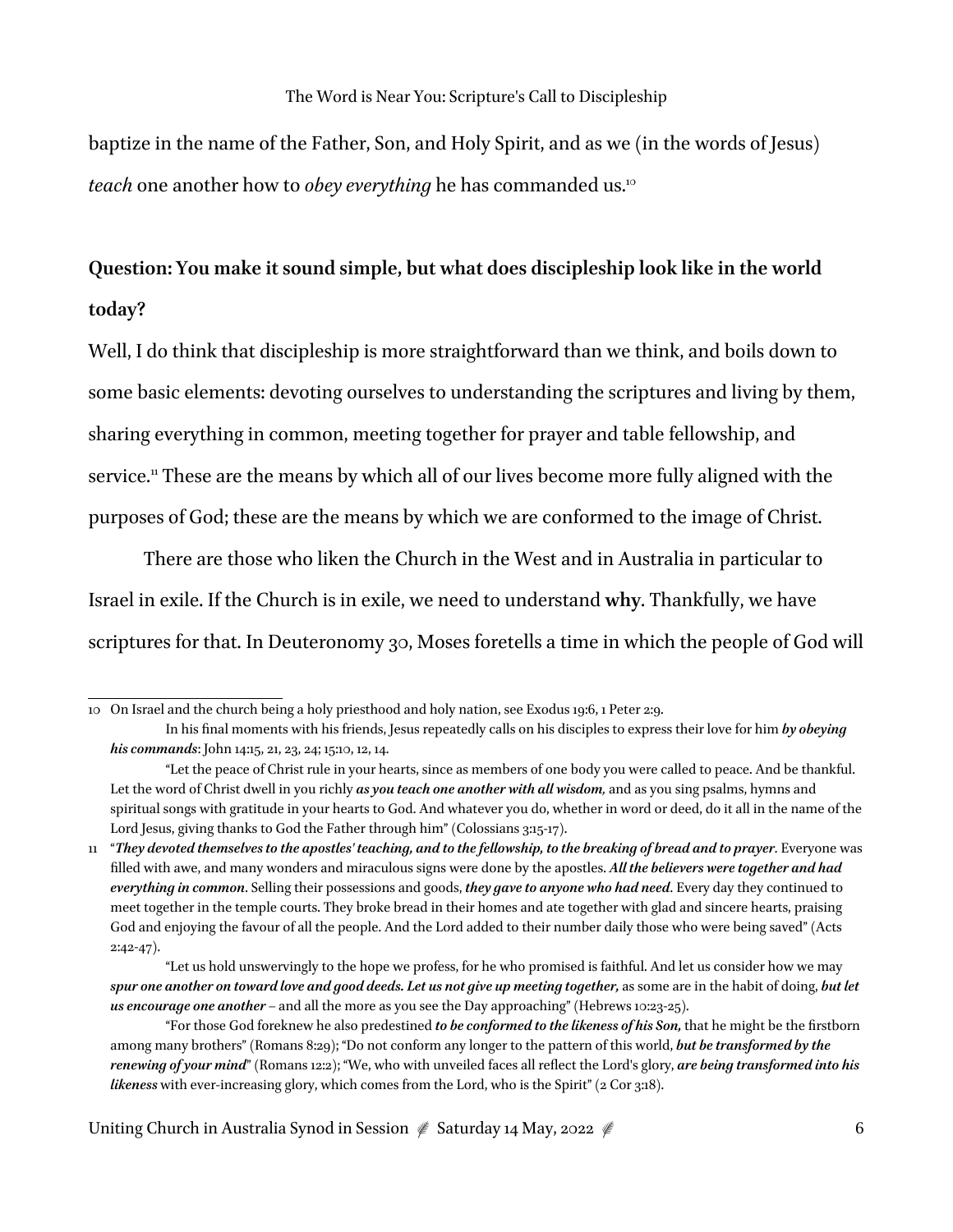be exiled. Moses says that once the exiled people of God return to God,

6 The LORD your God will circumcise your heart and the heart of your descendants, so that you will love the LORD your God with all your heart and with all your soul, in order that you may live ... 8 Then you shall again obey the LORD, observing all his commandments that I am commanding you today, 9 and the LORD your God will make you abundantly prosperous in all your undertakings, in the fruit of your body, in the fruit of your livestock, and in the fruit of your soil.

For the LORD will again take delight in prospering you, just as he delighted in prospering your ancestors, <sup>10</sup>when you obey the LORD your God by observing his commandments and decrees that are written in this book of the law, because you turn to the LORD your God with all your heart and with all your soul.

If the Church is in decline or an exile akin to the exile that Israel experienced, we need to understand *why*. According to Moses, exile is the result *not* of post-modernity, *not* of a failure to draw young people and families to church, *not* of people "being too busy these days" – no: *exile is the result of failure to attend to scripture*.

In the Great Commission, Jesus tells us to "Go and make disciples of all nations, baptizing them into the name of the Father and of the Son and of the Holy Spirit, and *teaching them to obey everything I have commanded you*."

If the Church is in exile, *it is because it has failed to attend to scripture*. We have failed to become fully aligned with the purposes of God, we have ceased discipling the body of Christ, teaching one another to obey everything that Jesus has commanded us. And the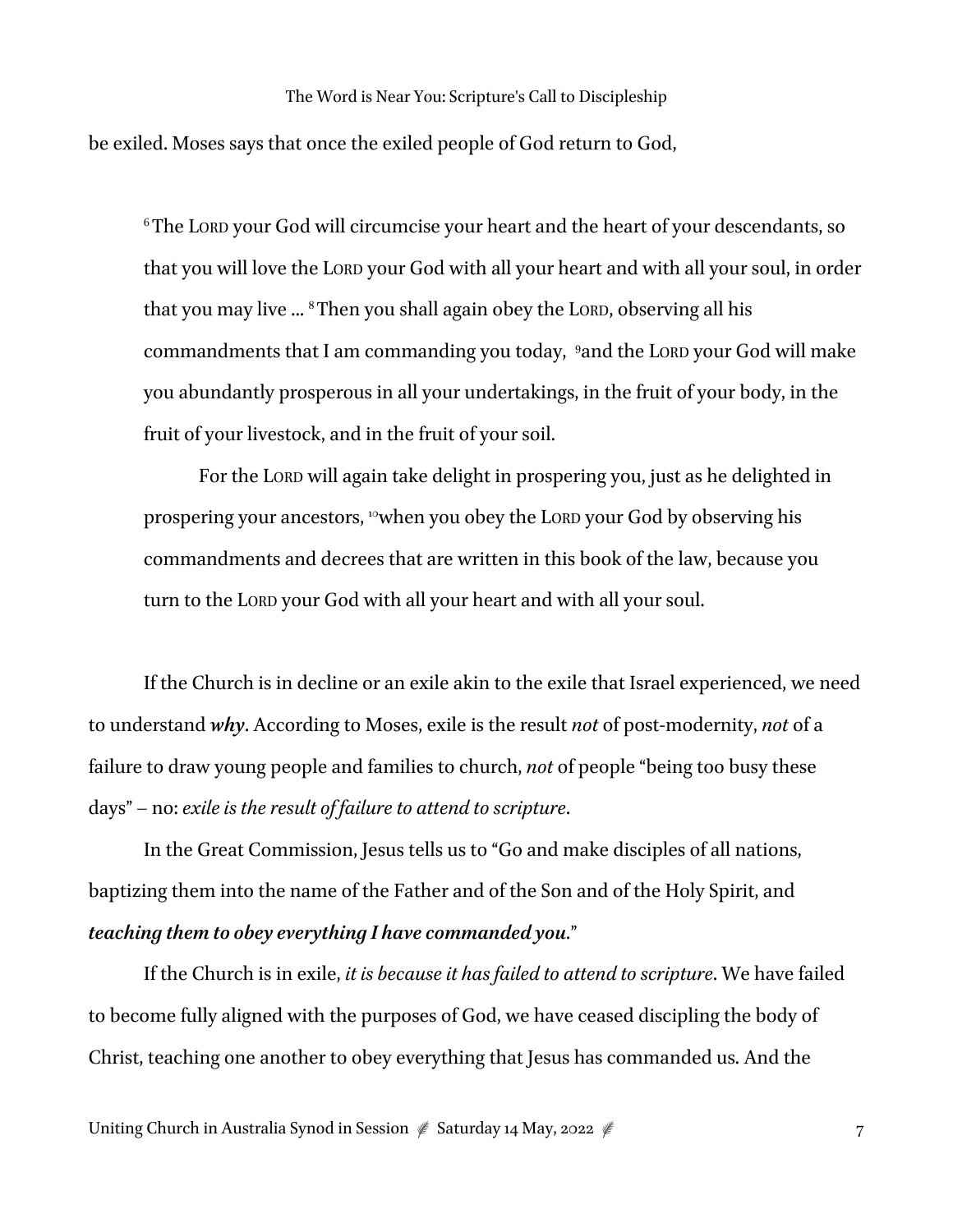things that Jesus commands us are all in his scriptures, what we call the Old Testament –*the things that are true are seldom fresh or new–* as well as the gospels, epistles, and the other texts of the New Testament.

The cause of exile is remarkably simple: failure to attend to scripture; failure to keep God's commands.

The solution to exile is equally simple; Moses says, "heed the LORD and obey all His commandments" (Deut 30:8); Jesus simply says, "keep my commands."<sup>12</sup>

But even this solution is a gift of grace. Moses says in verse 6 that it is the LORD who "will circumcise our hearts and the hearts of our descendants, so that we will love the LORD our God with all our heart and soul, in order that we may live." Jesus says that the Spirit will guide us into all truth (John 15:13); the Spirit "will teach us all things and remind us of everything he has taught us" (John 14:26).

Our only responsibility is to return to the LORD and to heed God's commands. It is God's responsibility to circumcise our hearts,

to send the Spirit to teach us, and

to empower us to love the LORD our God with all of our embodied existence, that we might live.

And as if Moses can hear our protests about promoting ourselves on social media and establishing a good web presence, and all of our other various strategies to save the church and grow our numbers, Moses goes on:

<sup>12</sup> John 14:15, 21, 23, 24; 15:10, 12, 14.

Uniting Church in Australia Synod in Session  $\frac{1}{2}$  Saturday 14 May, 2022  $\frac{1}{2}$  8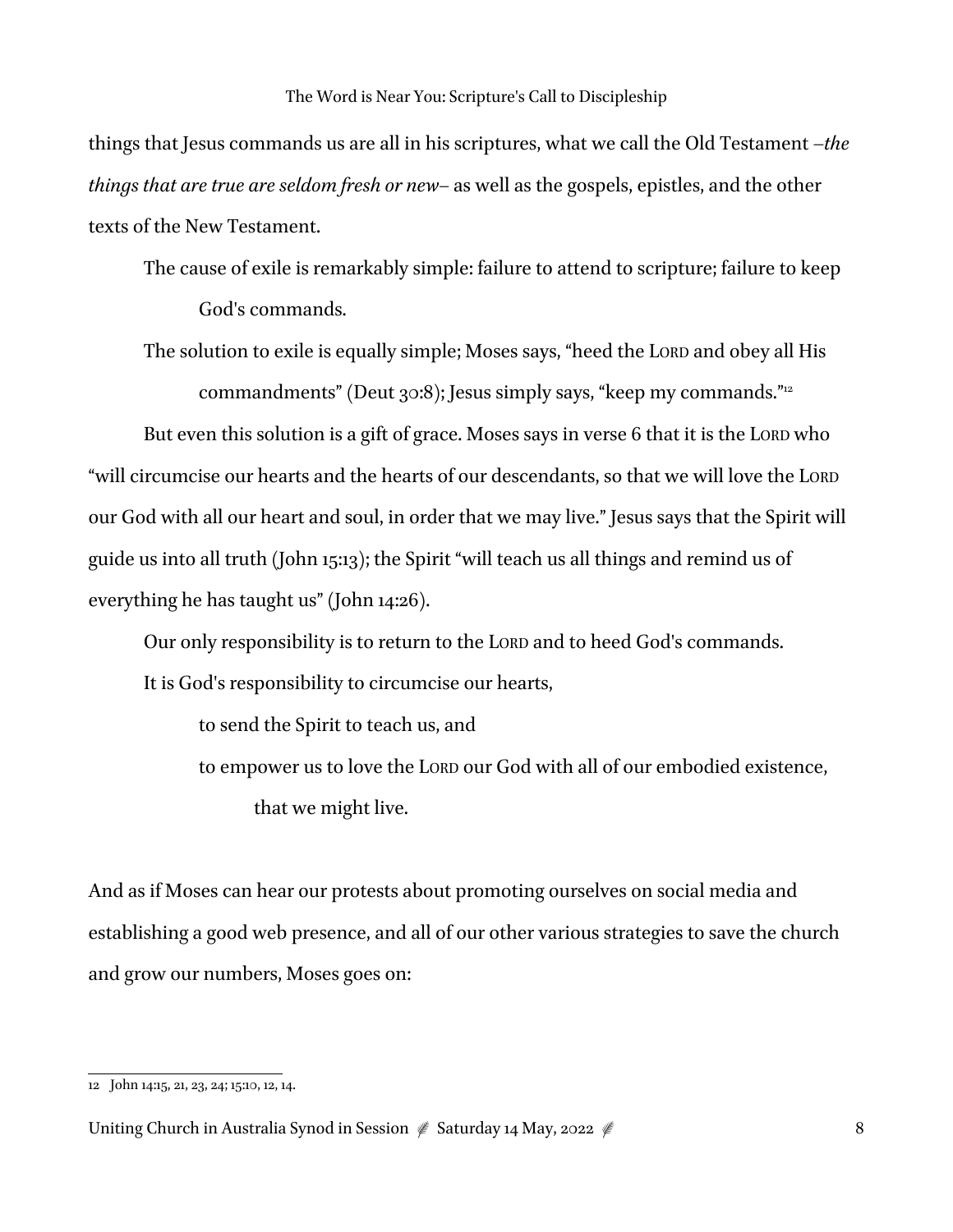Deut 30:11 Now what I am commanding you is not too difficult for you or beyond your reach. 12It is not up in heaven, so you have to ask, "Who will ascend into heaven to get it and proclaim it to us so we may obey it?" 13Nor is it beyond the sea, so that you have to ask, "Who will cross the sea to get it and proclaim it to us so we may obey it?" 14No, the word is very near you; it is in your mouth and in your heart so you may obey it.

But is it? Is the word very near us? Is the word in our mouth and in our heart, or is it just on our phones? Why should we memorize it when we can look it up? Why should we read it aloud, have the word of God in our mouths and in our ears, when we've heard it all before? This, I think is the heart of the issue.

Discipleship is not complicated, but it is all consuming. Discipleship requires effort; discipleship requires sacrifice.

As my pastor Darrell Johnson would say, "The only reason a person takes up a cross is to be crucified on it."13 The only way to be a living sacrifice is to continue on the way, to continue meeting together,<sup>14</sup> to continue to, in the words of Acts 2:42-47,

 devote ourselves to the scriptures, to the apostles' teaching, to the fellowship, to the breaking of bread, and to prayer; to hold everything in common, selling our possessions and goods, and giving to everyone who has need; to break bread in homes and eat together with glad an d sincere hearts, praising God.

<sup>13</sup> I heard Darrell Johnson say this in a sermon at First Baptist Church in Vancouver sometime between 2010-2015, but I cannot be more precise than that. If anyone knows if he has said it in print, please tell me!

<sup>14</sup> Hebrews 10:25